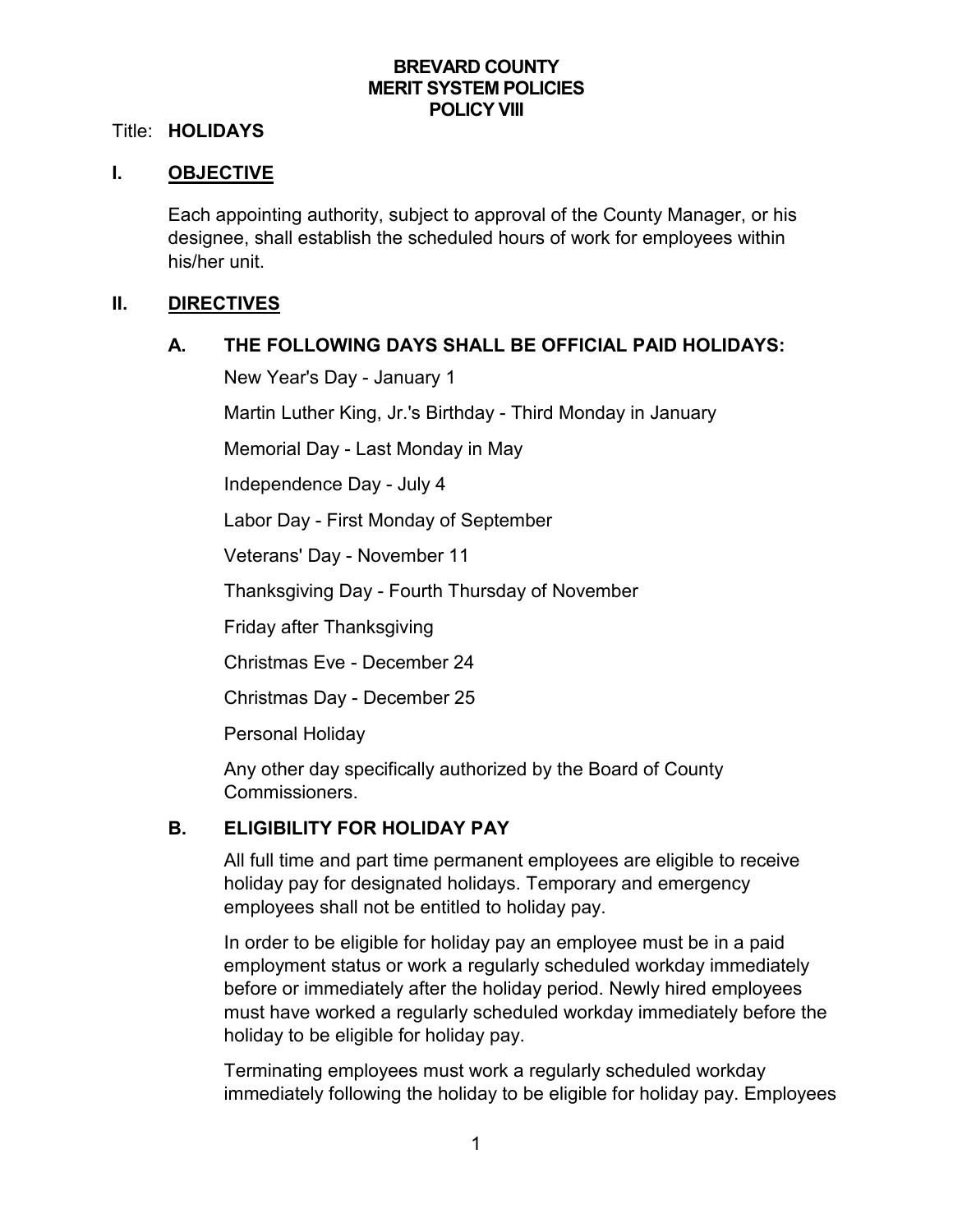on leave without pay or an unpaid leave of absence shall not be eligible for holiday pay for any holidays occurring while in such unpaid status.

# **C. HOLIDAY PAY**

Employees will be compensated for holidays on the basis of their regular straight time rate, not to exceed a normal workday. Employees whose normal workweek exceeds forty (40) hours will be compensated for holidays on a pro rata basis. Overtime exempt employees working shifts of 24 hours on duty and 48 hours off duty will be compensated for holidays in the amount of 11.2 hours per holiday.

All part time permanent employees shall be eligible for holiday pay on a pro rata basis or to receive alternate time off on a pro rata basis in lieu of holiday pay. Part time employee holiday pay will be calculated prorating the employee's regularly scheduled work hours for a work week against a forty hour work week with the employee receiving prorated holiday pay (i.e., twenty (20) hour work week, four hours holiday pay; thirty (30) hour work week, six (6) hours holiday pay).

Holiday pay shall be awarded for the day the holiday is observed which may not necessarily be the same day as the official holiday. Holidays falling on a Saturday will normally be observed on the preceding Friday. Those falling on a Sunday will normally be observed on the following Monday.

Employees who are on an approved paid leave at the time a holiday occurs shall not have the hours of eligible holiday pay charged against accrued leave balances.

Whenever an official holiday falls on a day which is the employee's regular day off, the appointing authority shall give to the employee holiday time off within the pay period in which the holiday falls, permit the employee to accrue holiday leave time, or for non-exempt employees provide current holiday pay in lieu of time off.

## **D. WORK DURING HOLIDAYS**

When, in the opinion of the appointing authority, it becomes necessary to require non-exempt employees to work on an official holiday, such employees shall be compensated at the rate of time and one-half for time actually worked plus holiday pay in accordance with the employee's normally scheduled work day, or be given another day off at the option of the department, within two (2) calendar weeks following the official holiday.

An employee who, because of the necessity to continue essential services, is scheduled to work on a holiday and who, without notice or